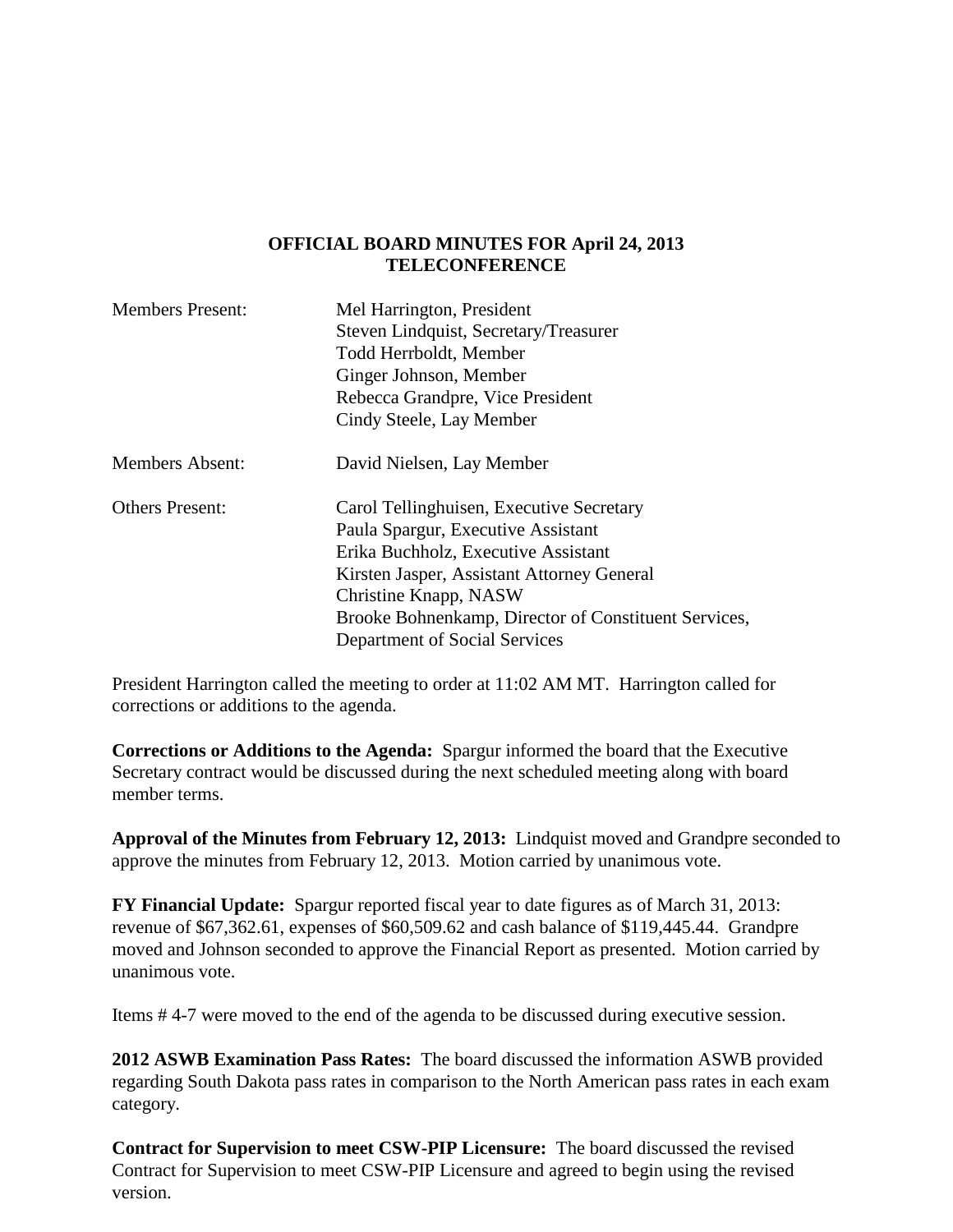# **Page (2)-South Dakota Board of Social Work Examiners Board meeting minutes April 24, 2013**

Johnson moved and Herrboldt seconded to enter executive session at 11:26 AM MT to discuss Complaint/Investigations, CSW-PIP Contracts and Applicant Approvals. Motion carried by unanimous vote. Knapp and Bohnenkamp exited the meeting. Lindquist moved and Steele seconded to exit executive session at 11:53 AM MT. Motion carried by unanimous vote.

Harrington requested it be noted that the subject of supervisor practice/policy was brought up during executive session and the topic will be added to the agenda of a future meeting.

# **Complaints/Investigations Update:**

**#251-** Lindquist reported complaint is pending.

# **CSW-PIP Contract and Applicant Approvals:**

Fossum, P.: Johnson moved and Grandpre seconded to approve supervision beginning January 11, 2013. Motion carried by roll call vote; Lindquist, yes; Johnson, yes; Grandpre, yes, Herrboldt, yes; Steele, yes; Harrington, yes.

Barreno, C.: Johnson moved and Grandpre seconded to approve supervision beginning March 11, 2013. Motion carried by roll call vote; Lindquist, yes; Johnson, yes; Grandpre, yes, Herrboldt, yes; Steele, yes; Harrington, yes.

Detweiler, E: Johnson moved and Grandpre seconded to approve supervision beginning March 25, 2013. Motion carried by roll call vote; Lindquist, yes; Johnson, yes; Grandpre, yes, Herrboldt, yes; Steele, yes; Harrington, yes.

Wolverton, L.: Johnson moved and Grandpre seconded to approve supervision beginning March 4, 2013. Motion carried by roll call vote; Lindquist, yes; Johnson, yes; Grandpre, yes, Herrboldt, yes; Steele, yes; Harrington, yes.

Taylor, T.: Johnson moved and Grandpre seconded to approve supervision beginning February 27, 2013. Motion carried by roll call vote; Lindquist, yes; Johnson, yes; Grandpre, yes, Herrboldt, yes; Steele, yes; Harrington, yes.

James, V.: Johnson moved and Grandpre seconded to approve supervision beginning February 13, 2013. Motion carried by roll call vote; Lindquist, yes; Johnson, yes; Grandpre, yes, Herrboldt, yes; Steele, yes; Harrington, yes.

Anderson, E.: Johnson moved and Grandpre seconded to approve supervision beginning April 5, 2013. Motion carried by roll call vote; Lindquist, yes; Johnson, yes; Grandpre, yes, Herrboldt, yes; Steele, yes; Harrington, yes.

Pulido, D.: Lindquist moved and Herrboldt seconded to approve CSW-PIP licensure. Motion carried by roll call vote; Lindquist, yes; Johnson, yes; Grandpre, yes, Herrboldt, yes; Steele, yes; Harrington, yes.

Chitwood, A.: Grandpre moved and Lindquist seconded to approve CSW-PIP licensure upon receipt of verification of her Nebraska license. Motion carried by roll call vote; Lindquist, yes; Johnson, yes; Grandpre, yes, Herrboldt, yes; Steele, yes; Harrington, yes.